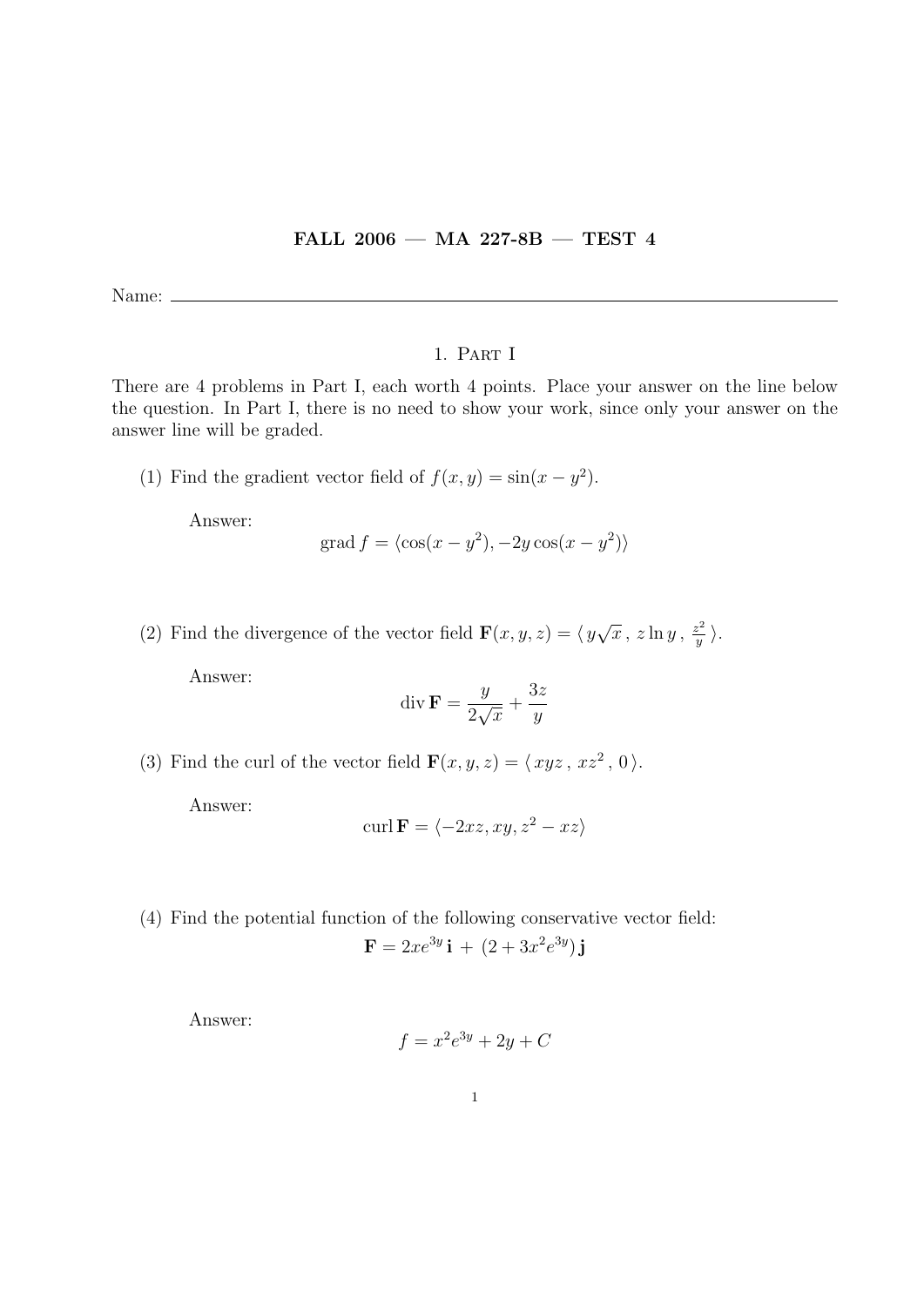## 2. Part II

There are 3 problems in Part II, each worth 8 points. On Part II problems show all your work! Your work, as well as the answer, will be graded. Your solution must include enough detail to justify any conclusions you reach in answering the question.

(1) Use Green's theorem to evaluate the line integral

$$
\int_C \left(e^{\sqrt{x}} + xy\right) dx + \left(-x^2 + \ln(3 + y^y)\right) dy
$$

where C is the border of the square with vertices  $(0, 0)$ ,  $(0, 1)$ ,  $(1, 0)$ , and  $(1, 1)$ . Assume the counterclockwise orientation for C.

Solution:

integral = 
$$
\iint_D \left(\frac{\partial Q}{\partial x} - \frac{\partial P}{\partial y}\right) dA
$$
  
= 
$$
\iint_D (-2x - x) dA
$$
  
= 
$$
\int_0^1 \int_0^1 -3x \, dx \, dy
$$
  
= 
$$
-\frac{3}{2}.
$$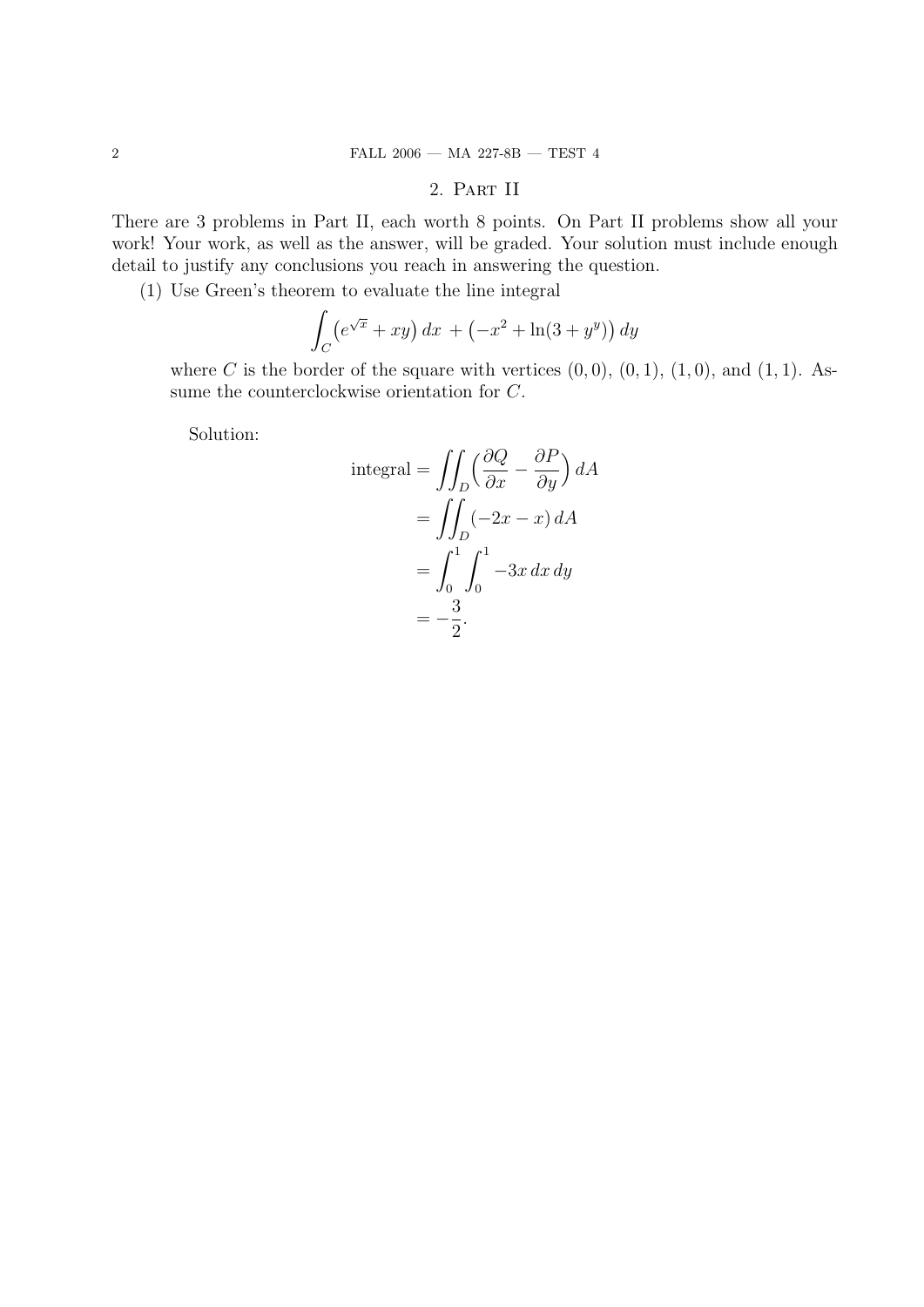(2) Find the work done by the force field  $\mathbf{F} = y\mathbf{i} - 2x\mathbf{j} + z\mathbf{k}$  on a particle moving along a line segment from the point  $(1, 0, -2)$  to the point  $(2, 4, 1)$ .

Solution:

The segment is parameterized as  $\mathbf{r}(t) = \langle t + 1, 4t, 3t - 2 \rangle$  with  $0 \le t \le 1$ . Then  $\mathbf{r}'(t) = \langle 1, 4, 3 \rangle$ .

Then the vector field is  $\mathbf{F}(t) = \langle 4t, -2t - 2, 3t - 2 \rangle.$ 

The integral is

$$
\int_C \mathbf{F} \cdot d\mathbf{r} = \int_0^1 \mathbf{F}(t) \cdot \mathbf{r}'(t) dt
$$

$$
= \int_0^1 \left[ 4t + 4(-2t - 2) + 3(3t - 2) \right] dt
$$

$$
= \int_0^1 (5t - 14) dt
$$

$$
= -\frac{23}{2}
$$